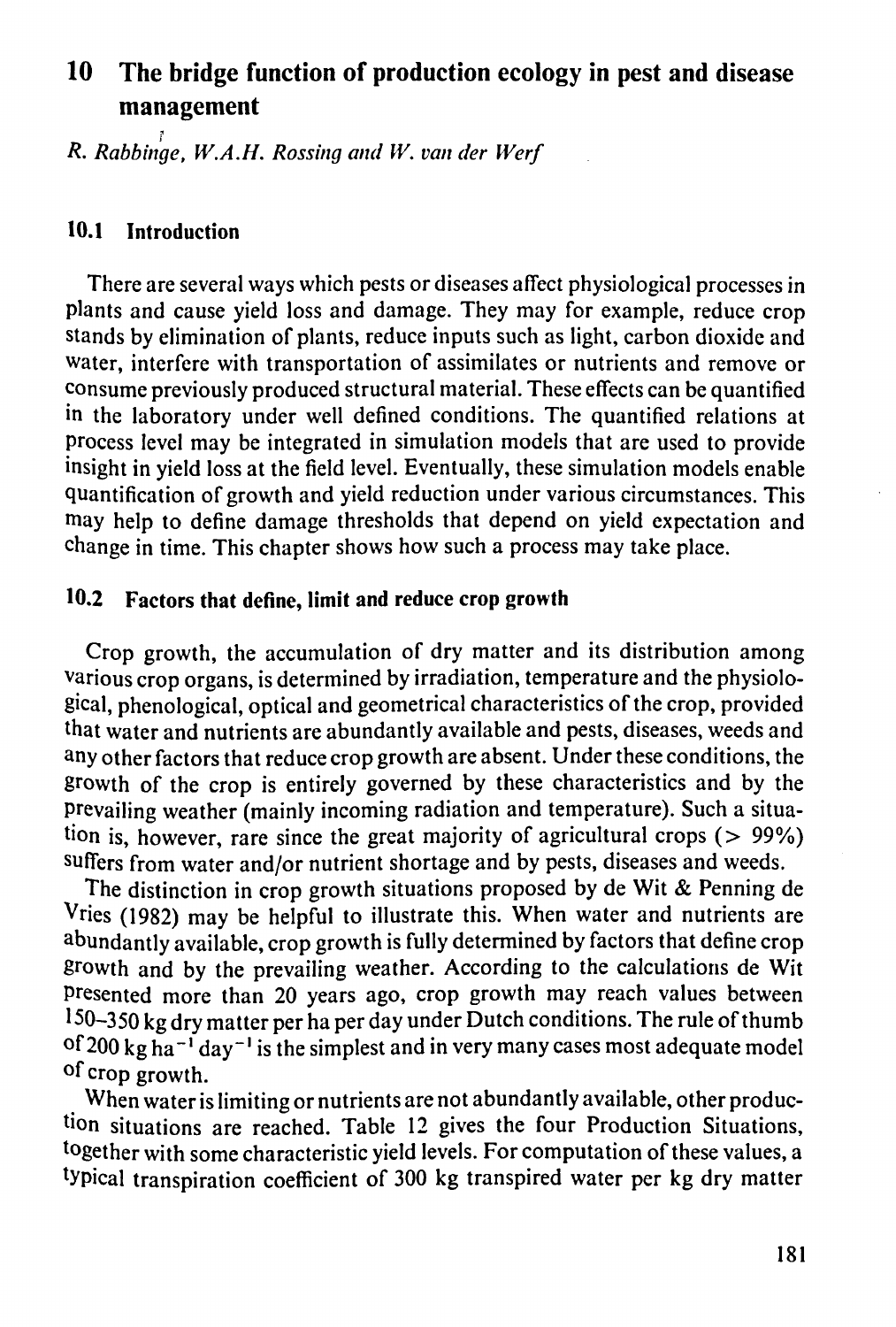**Table 12. The four Production Situations proposed by de Wit & Penning de Vries (1982).** 

| <b>Situation</b> | Production Limiting factor                                                                                       | Growth rate $\times$ period                                                             | Total dry matter pro-<br>duction in a growing<br>season, under Dutch<br>conditions (kg ha <sup>-1</sup> ) |
|------------------|------------------------------------------------------------------------------------------------------------------|-----------------------------------------------------------------------------------------|-----------------------------------------------------------------------------------------------------------|
|                  | temperature (length of<br>growing period)                                                                        | radiation (growth rate), 200 kg ha <sup>-1</sup> d <sup>-1</sup> $\times$ 100 d = 20000 |                                                                                                           |
| $\overline{2}$   | water, e.g. $300 \text{ mm}$<br>available; transpiration<br>coefficient $300 \text{ kg H}2$<br>per kg dry matter | ca. 200 kg ha <sup>-1</sup> d <sup>-1</sup> $\times$ 50 d = 10000                       |                                                                                                           |
| $\overline{3}$   | nitrogen, e.g. 50 kg N<br>$ha^{-1}$ available; lower<br>limit $1\%$ N in total dry<br>matter                     |                                                                                         | 5000                                                                                                      |
| 4                | phosphorus, e.g. 1.5 kg<br>P ha <sup>-1</sup> available; lower<br>$\lim$ 1: 0.05 % P in total<br>dry matter      |                                                                                         | 3000                                                                                                      |

**produced was used, in combination with minimum concentrations of nitrogen and phosphorus of 1 % and 0.05% on dry weight basis. The situations indicated in Table 12 seldom occur in this schematic form. Water may be so limiting that total dry matter production is lower than in Production Situation 4, so the indicated situations are merely guidelines. In practice many other sets of conditions may be encountered.** 

**Crop growth is usually limited by various factors during part or all the growing season. On top of that, growth-reducing factors may be present. The consequences of pests and diseases may differ considerably in various Production Situations.**  For example, cereal aphids cause a yield loss of circa 300 kg grain ha yields are circa 5000 kg grain ha<sup>-1</sup> and aphid density is 15 aphids till **flowering, whereas the same aphid density results in a yield loss of circa 1000 kg**  grain ha<sup>-1</sup> at a yield of 8000 kg grain ha<sup>-1</sup>. The explanation for this pher **is given below. Other diseases do not cause such a superproportional effect but have a proportional or even subproportional effect on yield loss with increasing yield (Rabbinge, 1986). In order to explain this, growth reduction and yield loss must be analysed in detail.**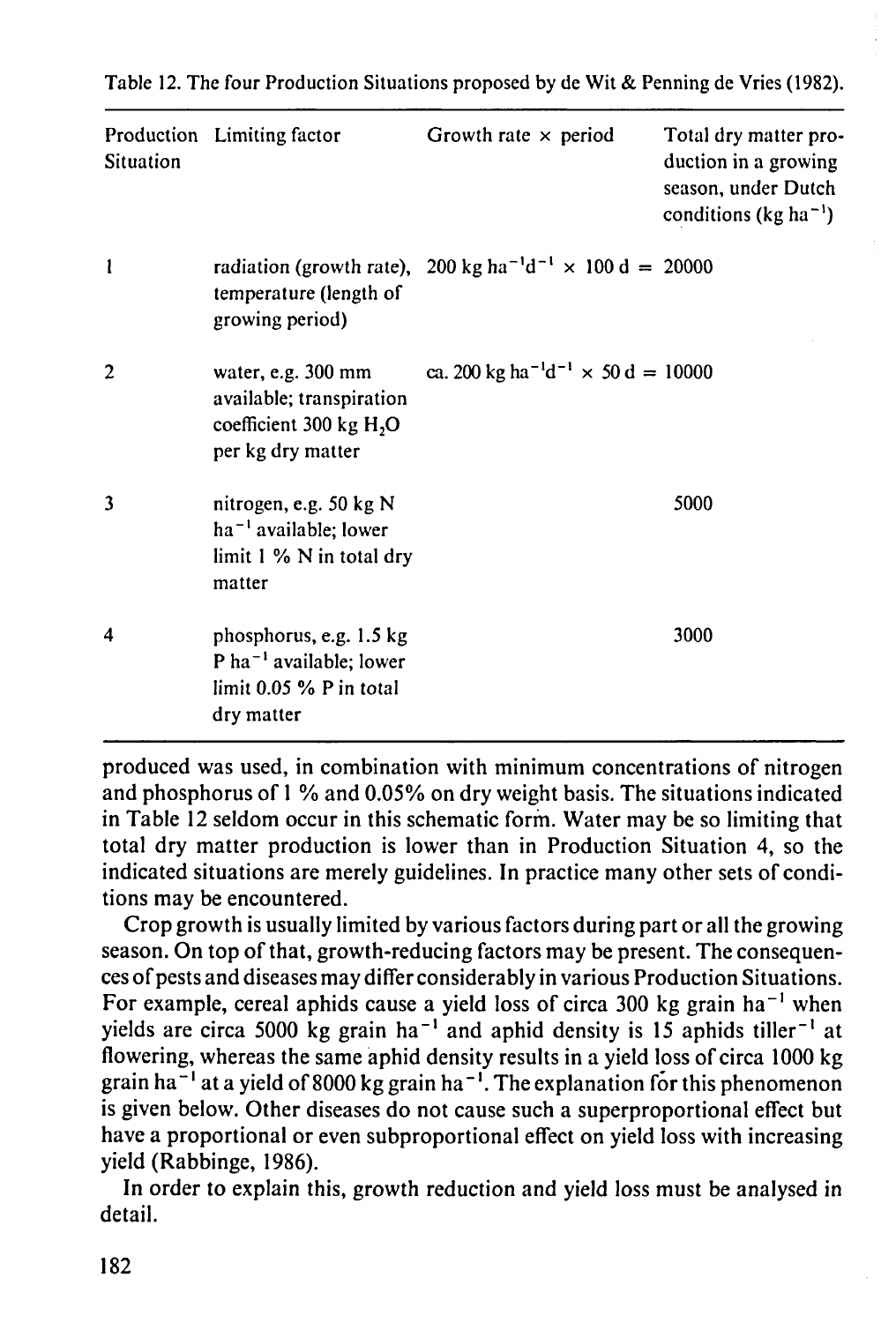#### **10.3** Crop condition and pests and diseases

Many studies in crop protection consider the effect of crop condition on various components of the population dynamics or dispersion of pests and diseases, but ignore yield losses.

Crop condition, often expressed in nitrogen content, affects various epidemiological parameters; for example, the latency period, infectious period and intrinsic rate of increase (number of daughter lesions per mother lesion per day) of powdery mildew on wheat. As a result, the upsurge of an epidemic may be accelerated in well fertilized wheat fields, whereas at low nitrogen contents, which usually result in very low yields, the disease hardly develops.

Factors that reduce crop growth have always played a role in agriculture, but the way they are approached has changed considerably in the last 20 years. Technological advances have produced various preventive and curative measures to eliminate the effects of factors that reduce crop growth. The concept of economic injury level was introduced in the late 1950s. Until then, pest and disease control was carried out whenever symptoms were present or when farmers intuitively decided that it was necessary. Preventive control by breeding and by agronomical hygiene was promoted and generally accepta The emphasis on preventive measures was continued and in addition other control measures were developed, using fixed economic injury levels. These economic injury levels presume fixed relations between density of the pathogen and yield loss or damage. It is assumed that the production situation does not affect the level of damage, in other words that there is a fixed proportional relation between yield and damage (fixed percentage damage).

In many pests similar reactions to growth circumstances are found, e.g. yellow rust (stripe rust), leaf rust, cereal aphids in wheat, and spider mite, apple scab and mildew in apple. The presence of such a reaction to crop condition should be taken into account in decision-support systems for crop protection. For example, epidemiological parameters dependent on crop conditions were introduced in the EPIPRE system which was developed and implemented in cereal production in the Netherlands and other European countries in the 1980s. Thus the model calculations on population dynamics in EPIPRE are tailored to the specific characteristics of the individual field as expressed in expected yield.

The dispersion of pathogens may vary, depending on crop condition. A crop that is dense because water and nutrients are readily available has a geometrical structure that prevents an intensive diffusion of spores. Studies have been done to quantify the consequences of crop condition on pest and disease development. Their results are rarely used in pest and disease management. However, our quantitative understanding of these aspects of pest and disease development is very limited at present.

## 10.4 Yield loss and yield levels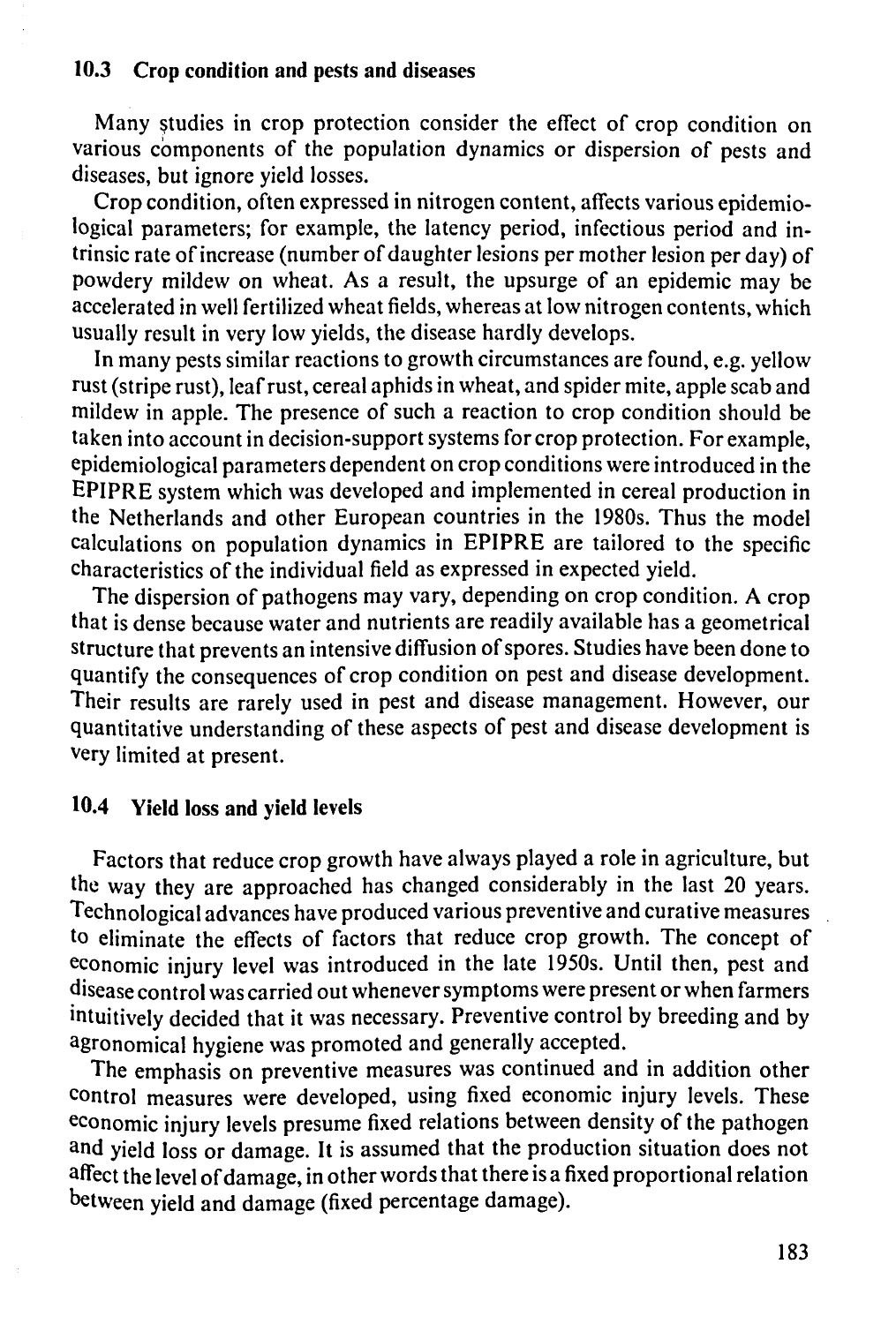Whereas this assumption may hold for many leaf pathogens that affect crop growth only through reduction of leaf area it may be too simple when other processes are affected. The fact that damage caused by cereal aphids increases disproportionately with yield may illustrate this. Therefore, when in the early 1980s appropriate agronomical measures enabled yields (especially in well-endowed regions) to approach potential levels, it was necessary to introduce flexible economic injury levels for pests and diseases taking into account crop growth rate and yield level. It was possible to develop these flexible economic injury levels as more knowledge and understanding of the nature of crop growth reduction and damage became available. Thus, no fixed relations between disease/pest intensity and yield loss need to be used in pest and disease management. Pest and disease management can now be tailored to the specific circumstances of individual fields and can vary in time. Thus, pesticide use can be limited and efficiency of inputs per unit of output can increase considerably. Such an objective is attractive both from an agricultural point of view and for environmental reasons.

#### 10.5 Effects of pests and diseases on crop growth

Various pests or diseases may affect different basic processes that govern growth, as illustrated in Table 13 (an amended version of the diagram presented by Boote et al., 1983). They may, for example, reduce crop stands by elimination of plants, reduce inputs such as light, carbon dioxide and water, interfere with transportation of assimilates or nutrients and remove or consume previously produced material. Different crop growth components may be affected. The rate of biomass increase is affected by tissue consumers such as lepidopteran larvae or leaf beetles. Assimilation rate may be affected via a reduction of leaf area or light absorption or via effects on water and nutrient relations.

Leaf consumption and leaf senescence caused by leaf miners, spider mites, aphids, leaf pathogens or air pollutants affect leaf area and thus the assimilation rate. Weeds, other competing plants, perthotrophic and saprophytic fungi steal light and thereby affect absorbed light, thus reducing the assimilation rate. Aphids, root-feeding coleopterans and various bacteria affect the turgor of plants, by reducing the availability of water, hence causing stomatal closure and a decrease in assimilation rate.

Many aphids and other phloem sap feeders affect the ratio of various elements

such as N, P and K. This influences assimilation rate because the functioning of chloroplasts or various steps in the photosynthesis process are affected.

The growth rate per organ may be affected by changes in partitioning coefficients caused by disrupted functional balances in the plant as a result of infestation by nematodes. The conversion of assimilates into structural crop components may be affected by selective consumption of assimilates, for example by aphids. Finally, the leaf area index may be affected by influences on the specific leaf area because the presence of viruses or other leaf pathogens induces suberization or extra parenchymal cell layers.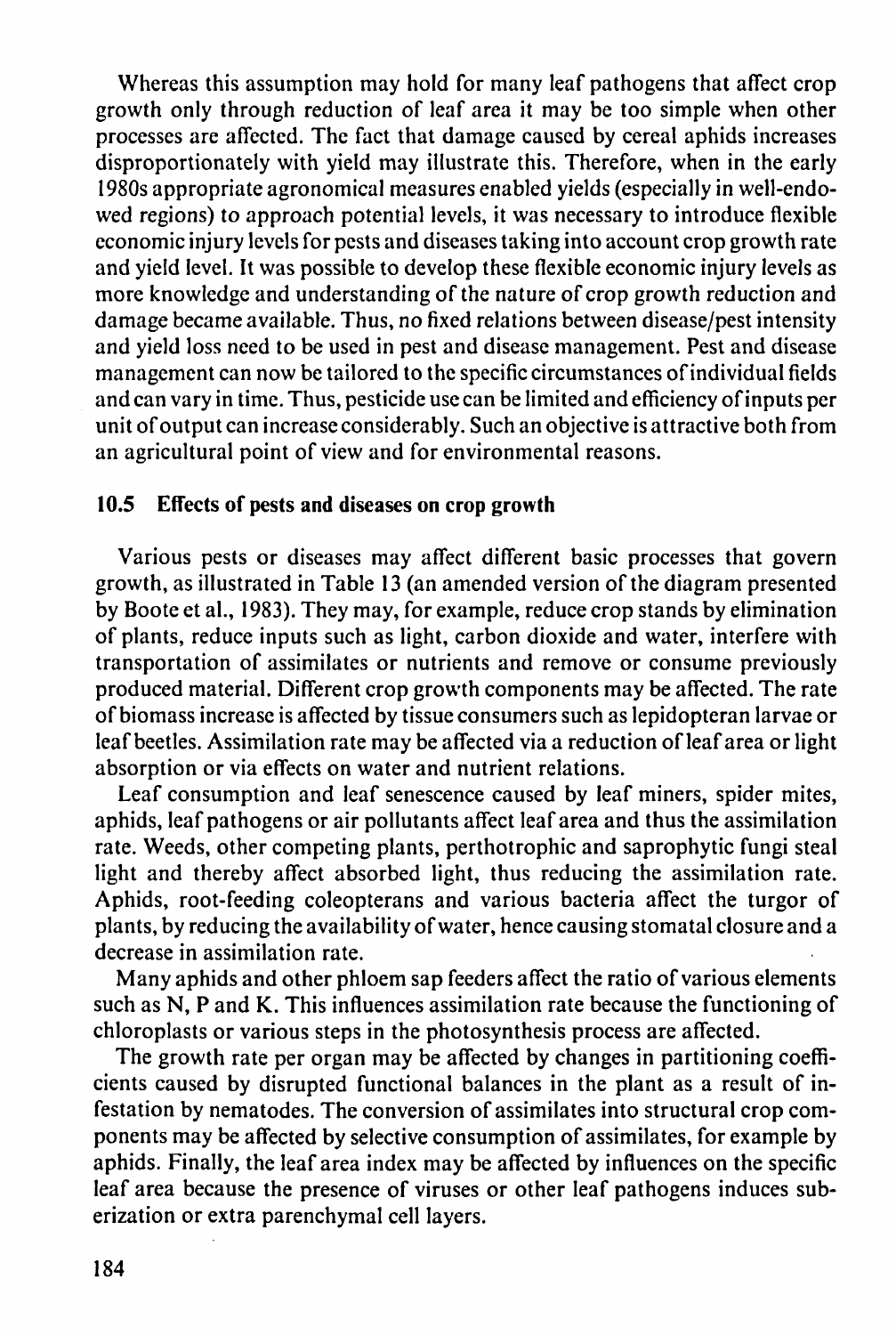**Table 13. The effects of pests and diseases on crop growth.** 

| Crop growth component |                                                        | Damage mechanism                          | Agent of damage                                                                 |  |
|-----------------------|--------------------------------------------------------|-------------------------------------------|---------------------------------------------------------------------------------|--|
|                       | a. rate of biomass increase                            | tissue consumption                        | lepidopteran larvae, leaf<br>beetles.                                           |  |
|                       | b. assimilation rate:<br>effects via                   |                                           |                                                                                 |  |
|                       | • leaf area                                            | leaf consumption,<br>senescence promotion | leaf miners, spider mites;<br>aphids, many leaf patho-<br>gens, air pollutants; |  |
|                       | $\bullet$ incident light                               | light stealing                            | weeds, competitors, per-<br>thotrophic and sapro-<br>phytic fungi;              |  |
|                       | • water                                                | turgor reduction                          | aphids, root-feeding co-<br>leopterans, bacteria;                               |  |
|                       | $\bullet$ N/P/K                                        | phloem sap uptake                         | aphids.                                                                         |  |
|                       | c. growth rate per organ:<br>• assimilate partitioning | functional balance dis-<br>ruption        | nematodes;                                                                      |  |
|                       | • assimilate conversion                                | assimilate consumption                    | aphids.                                                                         |  |
|                       | d. leaf area index                                     | reduction of specific leaf<br>area        | viruses, various leaf pa-<br>thogens.                                           |  |

**Table 13 is not comprehensive, it merely illustrates how damage mechanisms induced by various pests and diseases affect different crop growth components. The consequences for crop growth may differ considerably, depending on the stage of crop development during which the disease is present, or on the conditions for crop growth, which are dictated by the factors that define and limit crop growth. The examples discussed below will illustrate this.** 

#### **10.6 Beet yellows virus**

**Beet yellows virus was a major leaf disease in the 1950s in virtually all sugar beet growing areas. Since then the disease has declined in importance because of improved plant hygiene and agronomical measures and the reduced importance of fodder beet. Virus yellows can be caused by two different viruses: beet yellows virus (BYV), which belongs to the closterovirus group, and beet mild yellowing virus (BMYV), which belongs to the luteovirus group. The epidemiology of the disease has been studied since the early 1950s. Recently, van der Werf (1988)**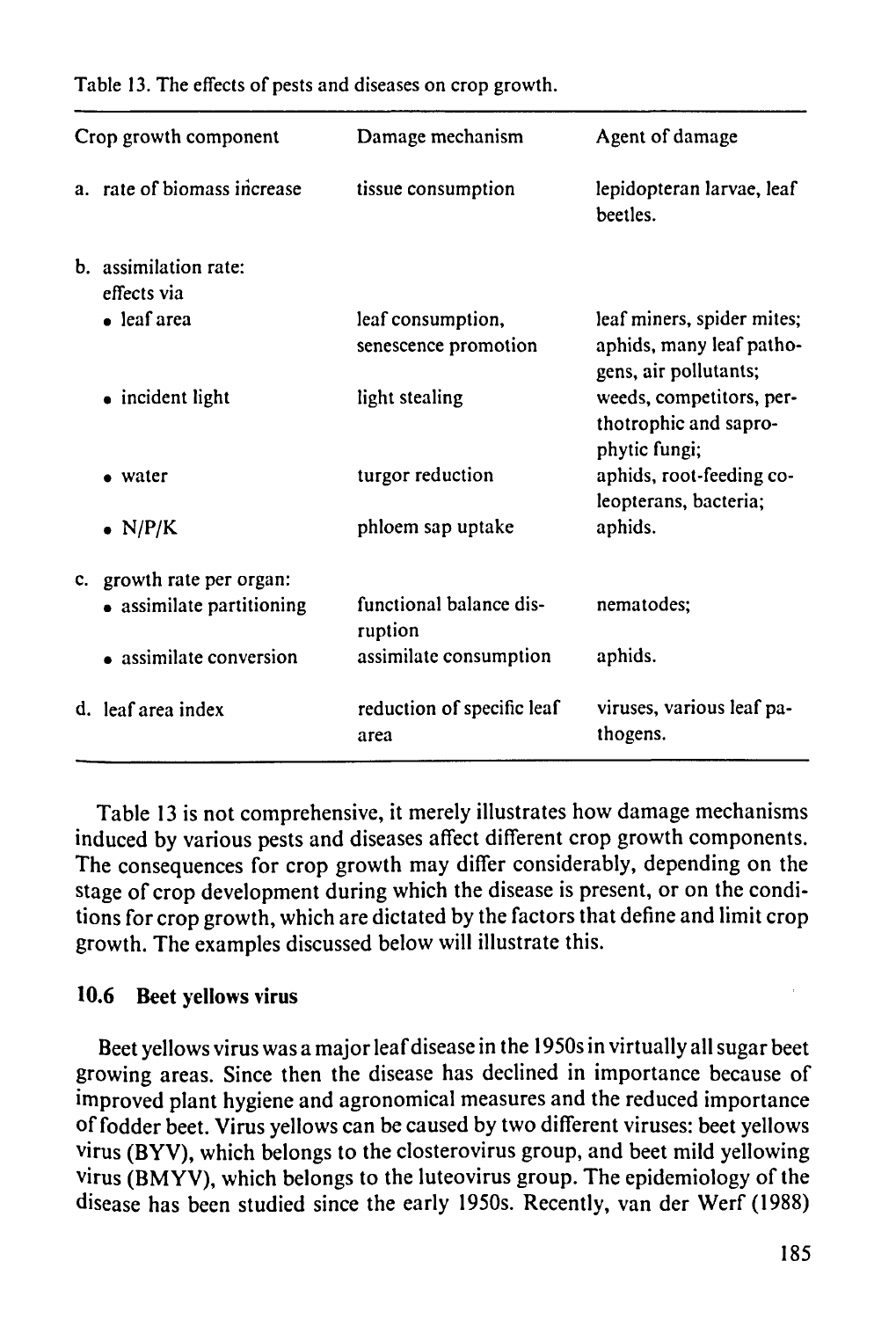**showed that the rate of within-field spread of these viruses depends on crop growth stage at time of infection and environmental conditions. The complement to this epidemiological research is research on the relations between damage and crop growth and environmental conditions (van der Werf et al., in prep.). BYV reduces crop growth through four components:** 

- **reduced leaf area index**
- **reduced light absorption**
- **reduced photosynthesis (both light use efficiency and photosynthesis at light saturation are affected)**
- **increased respiration.**

**In Figure 61 it is shown how the leaf area index of an early infected sugar beet crop (5 June) is strongly reduced whereas the leaf area index of a late infected sugar beet crop (14 July) is scarcely affected. Leaf area index is reduced by virus infection because specific leaf weight increases as a result of the accumulation of sugars and starch and of changes in the morphological structure of the leaves. The later the infection the smaller the effect as leaves which have appeared before the plant contracts infection are not invaded by the virus via the phloem pathway.** 

**The leaves of the sugar beet already show a slight change in light absorption at relatively low infection levels and before clear symptoms are visible. Both reflection and transmission of radiation are affected. More light is reflected and** 



**Figure 61. Leaf area index of healthy sugar beet (o) and beet infected with BYV on 5 June ( •) or 14 July (A)- Ten representative plants were examined on 11 and 27 June and 23 July, five on 18 September and seven on 24 October, respectively.**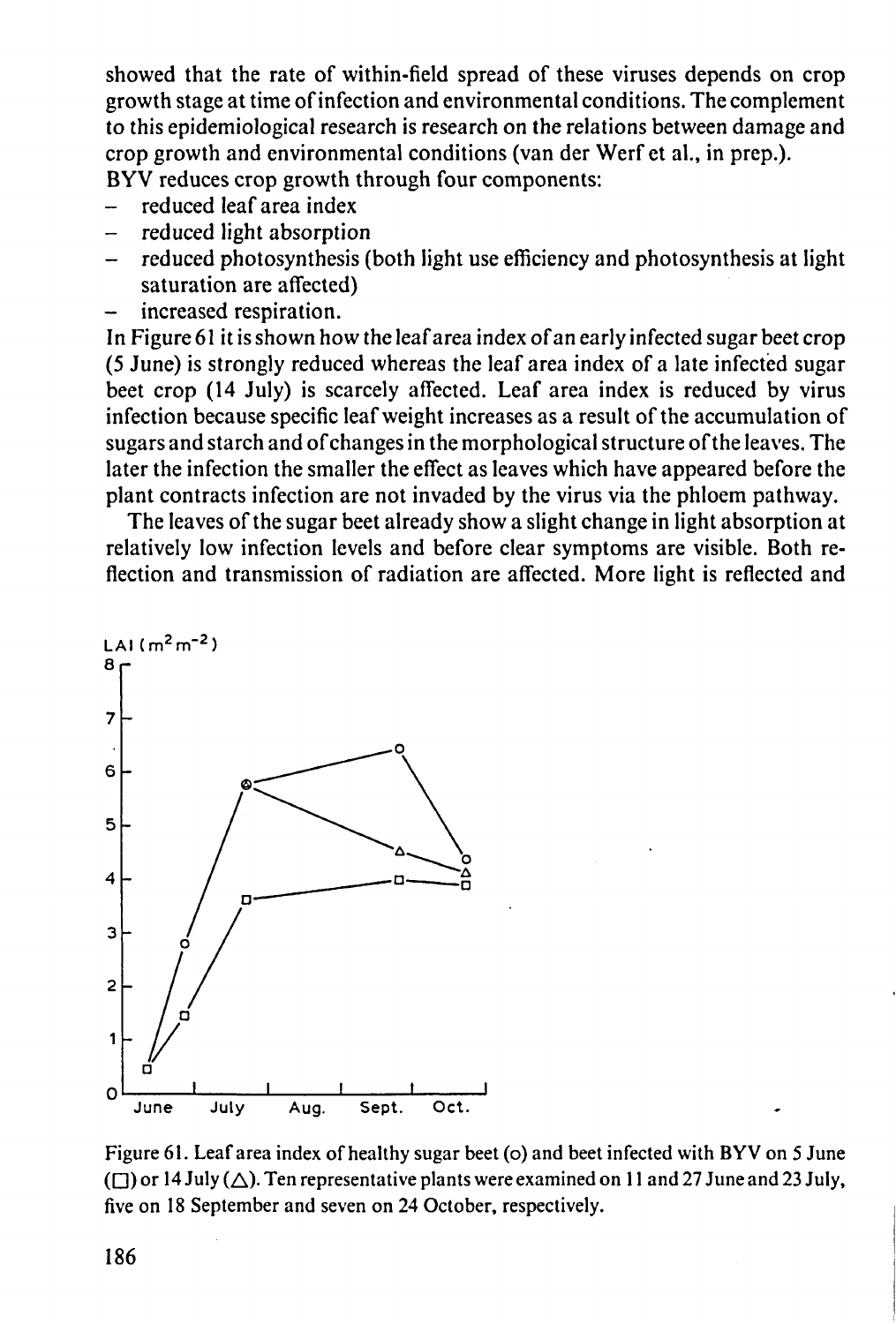

**Figure 62. Absorption spectra of healthy (1) and BYV-infected green (2), greenish yellow (3) or bright yellow (4) beet leaves.** 

more light is transmitted, and as a result much less photosynthetically active radiation is absorbed (Figure 62). When symptoms are clear, as in infected bright yellow leaves, the effect is considerable.

The third component of crop growth reduction concerns a physiological change in the leaves. Photosynthesis initial light use efficiency and photosynthesis at light saturation are affected (Figure 63).

Light use efficiency is affected by the reduced light absorption indirectly, but also directly, probably through an effect on the photochemical process in the  $CO<sub>2</sub>$ assimilation.

Photosynthesis at light saturation is probably affected via the carboxylation process. Again there is a very clear effect in bright yellow leaves and the effect is already considerable when only vein clearing is present. These effects, measured under field conditions by van der Werf (1988) confirm earlier observations by Hall & Loomis (1972a, b). The effect of virus beet yellows on leaf respiration is also shown in Figure 63. We incorporated the various components of damage measured at leaf level in a crop growth model to study the consequences at crop level. An amended version of the basic summary model of crop growth SUCROS87 was used (van der Werf, 1988; Spitters et al., 1989). Each component was introduced on the basis of the relations described above.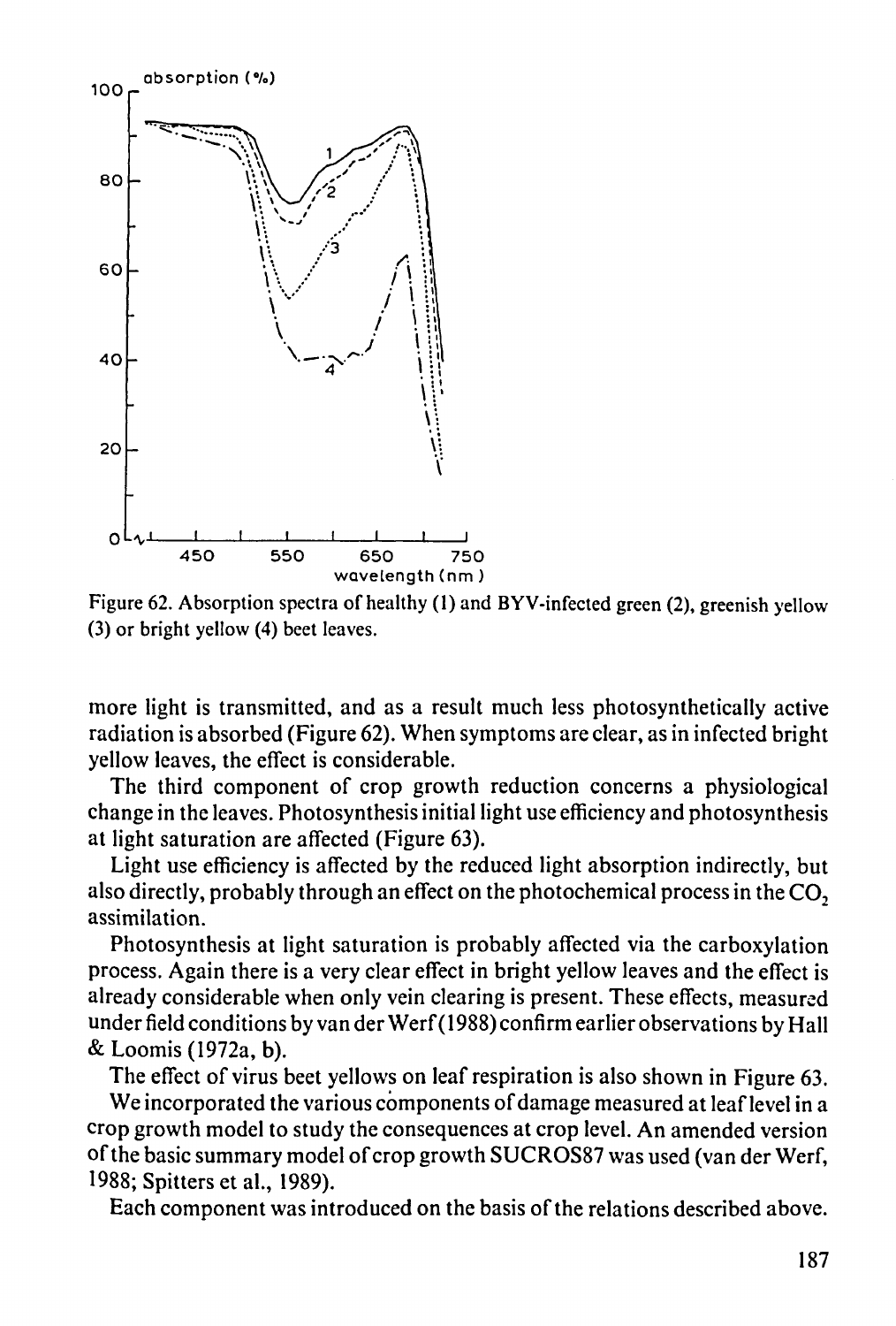

**Figure 63. Characteristic photosynthesis-light response curves of healthy and BYV-infected beet leaves, fitted to experimental data. Numbers 1-4 represent healthy leaves, and infected leaves with vein-clearing, greenish yellow and bright yellow symptoms, respectiveiy.** 

**The course of the green and yellow leaf area index was introduced in the model through a forcing function derived from field observations. The outcome of the crop growth model was compared with the results of periodic crop growth analysis. Figure 64 shows the results of simulation runs using the environmental conditions as inputs, for two treatments and a disease-free control. Control and treatments are simulated satisfactorily. The various components of crop growth reduction measured at leaf level seem to be sufficient to explain the behaviour of an infected crop under field conditions. Results of the simulation model were then compared with yield loss, expressed as sugar yield, in various field experiments (Figure 65).** 

**The simulated curve corresponds more or less with data from various field experiments. The absence of field-specific** *LAI* **data as forcing functions may partly explain the differences between measured and simulated data. It is very clear that infection date is most decisive for the explanation of yield reduction. The simulation model predicts that the relation between yield loss and infection date depends on the leaf area development of the crop. For a given infection date, early sown crops incur smaller yield loss than late crops. Thus it is pointless to attempt to achieve late control of virus by spraying against aphids late in the season. Only an early control may prevent substantial damage. Tolerable densities of aphids in the course of time should also be ascertained by analysing the population dynamics and dispersal of aphids. The simulation model was run several times for two infection dates, to evaluate**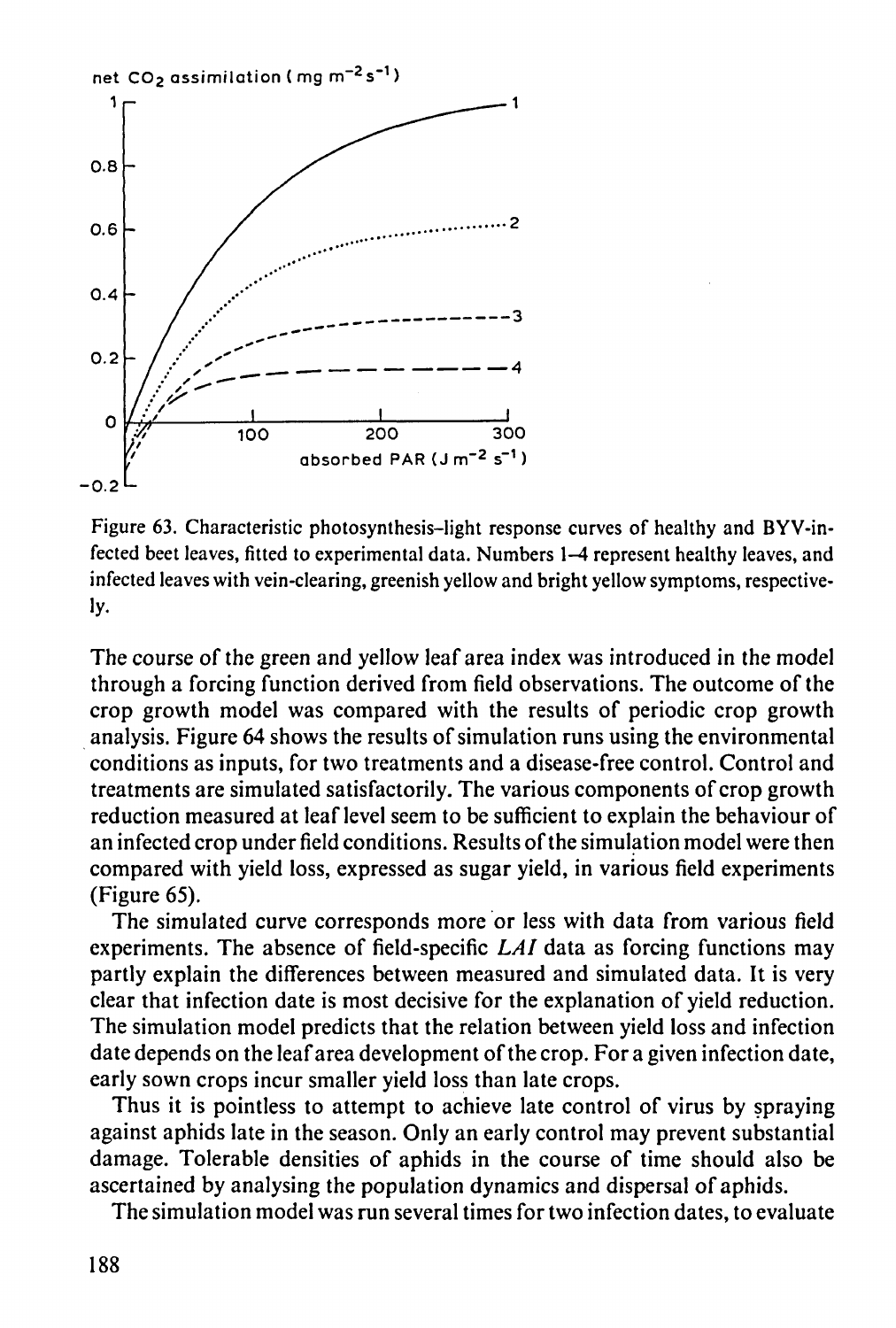Figure 65. Simulated sugar yield (as % of control) as a function of infection date (-----) in comparison with field experiments done by various authors: ( $\Box$ ) Heijbroek, 1988; ( $\triangle$ ) **Smith, 1986; (o) Russell, 1963; (•) van der Werf, 1988.** 



**Figure 64. Experimental (symbols) and simulated (solid lines) growth patterns of sugar beet**  infected with BYV on 5 June ( $\Box$  = line 1) or 14 July ( $\triangle$  = line 2), compared with that of healthy plants ( $o = line 0$ ).



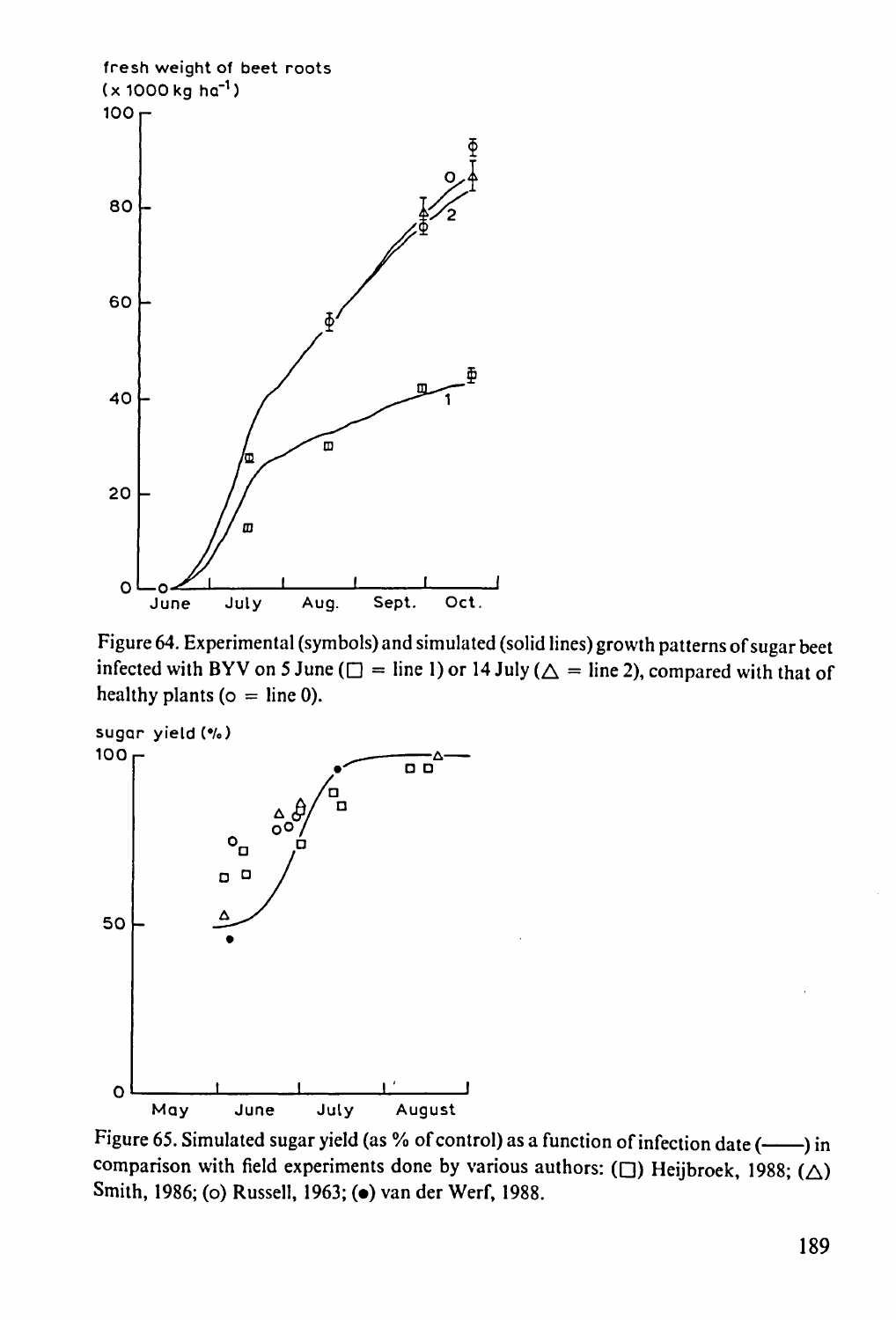**Table 14. Simulated contribution to total yield loss of four components of damage by B YV,**  inoculated in two stages of crop growth ( $\varepsilon$  is the initial light use efficiency,  $A_m$  is the **photosynthesis at light saturation).** 

| Damage component                             | Early infection* |                   | Late infection** |                 |
|----------------------------------------------|------------------|-------------------|------------------|-----------------|
|                                              | % yield          | added<br>$%$ loss | % yield          | added<br>% loss |
| no disease                                   | 100              |                   | 100              |                 |
|                                              |                  | 7.1               |                  | 1.5             |
| 1 (reduced leaf area index)                  | 92.9             |                   | 98.5             |                 |
|                                              |                  | 5.2               |                  | 1.5             |
| $1 + 2$ (reduced light absorption)           | 88.0             |                   | 98.2             |                 |
|                                              |                  | 36.4              |                  | 1.7             |
| $1 + 2 + 3$ (reduced photosyn-               | 56.0             |                   | 96.6             |                 |
| thesis, $\varepsilon$ and $A_m$ )            |                  |                   |                  |                 |
|                                              |                  | 11.7              |                  | 0.5             |
| $1 + 2 + 3 + 4$ (increased respi-<br>ration) | 49.4             |                   | 96.1             |                 |
| measured                                     | $48.2 \pm 2.5$   |                   | $93.4 \pm 5.1$   |                 |

**\* Early infection: 5 June, 7 leaves, LAI = 0.1; \*\* Late infection: 17 June, 21 leaves, LAI = 5.1** 

the various damage components (Table 14). This demonstrated that most of the yield reduction can be attributed to the effect of the virus on light use efficiency and photosynthesis at light saturation. The other components have much less impact. There is no clear difference in relative importance of the damage components between infection dates.

The relative effect of beet yellows virus changes considerably in the course of time and this is apparently the result of a decrease in all damage mechanisms.

### **10.7** Cereal aphids in winter wheat

Another well studied example of yield reduction concerns cereal aphids. Since the early 1970s cereal aphids have increased considerably in economic importance and are now a yearly target of chemical control in many Western European countries. Their increase in pest status is most probably related to the increase in wheat yields. In a simulation study the effects of *Sitobion avenae,* ,the most abundant species in the Netherlands, were studied. To do this the various effects of the aphids were incorporated in a crop growth simulator (Rossing & van de Wiel, 1990; Rossing, 1990a, b), so that the effects observed by various authors (Wratten, 1978; Vereijken, 1979; Rabbinge & Mantel, 1981; Watt et al., 1984;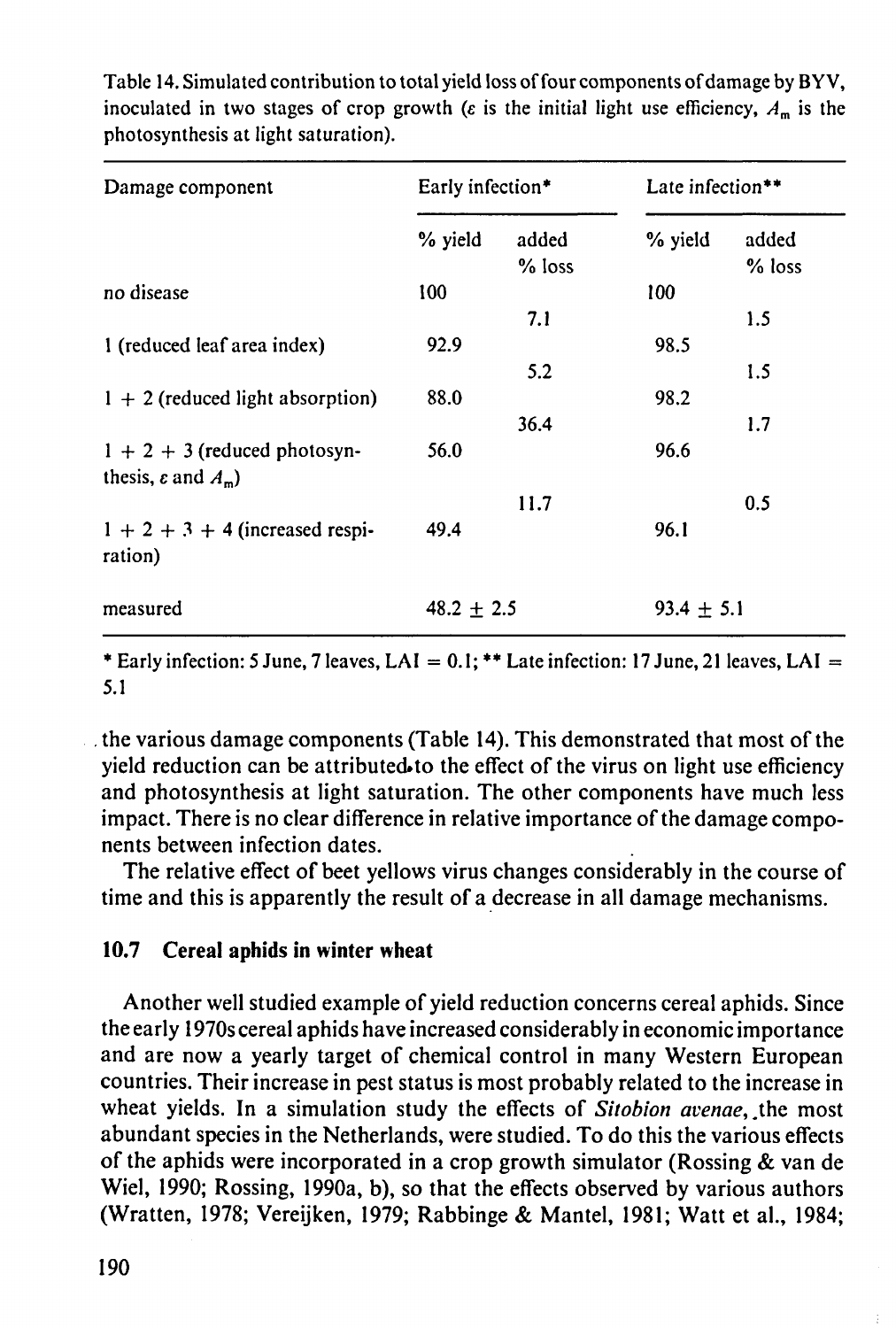Entwistle & Dixon, 1987) could be reduced to a common denominator.

Winter wheat is affected directly or indirectly by the presence of cereal aphids. Direct effects result from the aphids' uptake of carbohydrates and amino-nitrogen by feeding, and the active substances they inject via their saliva. Active substances have not been observed in the saliva of summer populations of cereal aphids and are not considered here. Indirect effects are produced by virus transmission, honeydew excretion and changes in the phyllosphere microflora which may influence crop physiology. In this study only the effects of honeydew excretion onto leaf surfaces were considered. Both the direct and indirect effects of cereal aphids have been quantified in detailed studies. Rates of phloem sap uptake have been measured in energy budget studies (Vereijken, 1979; Rabbinge & Coster, 1984). The indirect effects studied are the effects of honeydew on photosynthesis of leaves of wheat. Rabbinge et al. (1981) observed that both the maximum rate of photosynthesis and light use efficiency fell immediately after the application of honeydew to wheat leaves. Rossing & van de Wiel (1990) found no significant effects after one day, but after 15 days they measured both a reduction of photosynthesis at light saturation and an increase in respiration. The processes resulting in what appears to be accelerated senescence remain to be identified.

In a modelling approach by Rossing (1990a), *S. avenae* is assumed to share the phloem sap supply with the grains. The aphids may be the first to obtain their share because of their feeding site, thus outcompeting the grains. Alternatively, the aphids and the grains share the supply with the grains in proportion to their respective demands. On the supply side the rate of phloem sap transport may or may not be increased because less phloem sap reaches the grains. An increase will result in enhanced depletion of reserves of assimilates and nitrogen in the leaves and thus accelerated senescence. Rossing (1990a) formulated four hypotheses concerning the partitioning of phloem sap between aphids and grains. Two of these will be discussed here:

-Hypothesis I

Aphid-grain competition: the phloem sap supply is partitioned in proportion to the respective demands of aphids and grains. There is demand-supply feedback, i.e. the total demand equals the sum of demands of grains and aphids.

-Hypothesis II

Aphid dominance: the phloem sap supply is first utilized by the aphids. There is no demand-supply feedback, i.e. the total demand equals the demand of grains.

Direct and indirect effects were introduced in a version of the SUCROS87 crop growth simulator modified to account for the nitrogen balance in the crop. The results of the model were compared with data collected in a field experiment. Aphid density in course of time was introduced in the model as measured in the field. Simulation runs were done for the two hypotheses mentioned above. The aphid population reached a peak density of approximately  $45$  tiller<sup>-1</sup> (Figure 66). The control was not completely free of aphids and a peak density of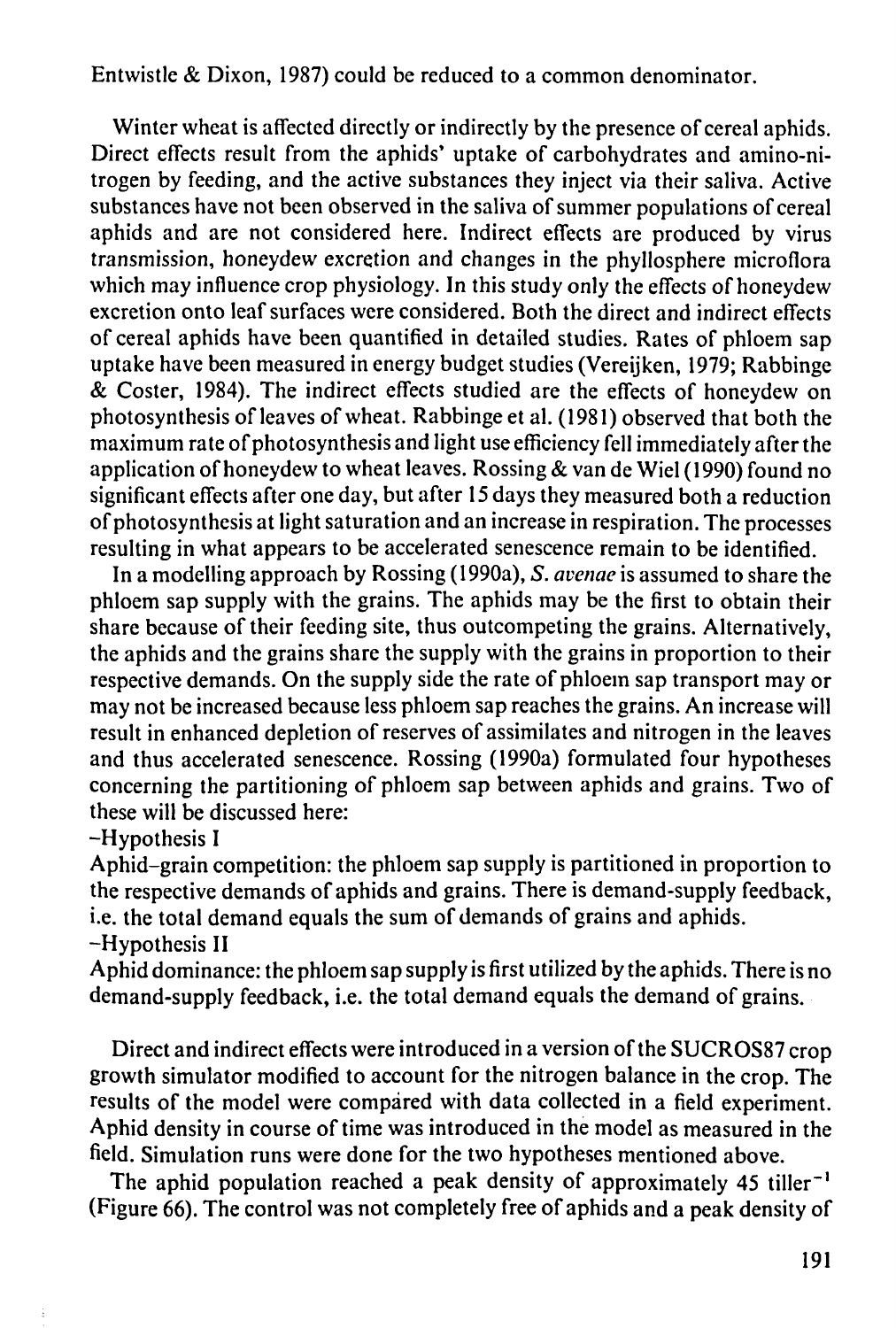

**Figure 66. Actual and simulated grain yield of data set EEST84 at two aphid infestations using two hypotheses (I and II) on direct damage by** *S. avenae.* **Vertical bars represent**  standard errors of the mean. Grain yield without aphids (simulated: ----), aphid infestation as in control treatment (simulated:  $---$ ; measured:  $\triangle$ ) and high aphid infestation (simulated: …; measured: □). The size of the aphid infestations is shown for the control **(-0-0-) and the high infestation (-•-•-).** 

about 5 aphids tiller<sup>-1</sup> was reached. In the control, simulated and observe **yield agree well during the first part of grain filling. Later, the model overestimates yield, because leaf senescence is underestimated. In the aphid treatment the two hypotheses result in a different time course of damage, but no major difference in final damage. In the model based on Hypothesis I damage occurs only when grain filling is source-limited. In the field experiment, however reduction of yield was measurable from the onset of grain filling when grain-growth is sink-limited. This pattern is reproduced correctly by Hypothesis II. However, the latter hypothesis does not account for the observed depletion of reserve carbohydrates nor the accelerated leaf senescence, as Rossing (1990a) showed in a detailed analysis. These phenomena are accounted for by Hypothesis I.** 

**The contribution of various damage components to total damage is shown in Figure 67. As mentioned above, the time course of damage is different for the two hypotheses. Moreover, with Hypothesis I damage resulting from uptake of nitrogen in the phloem sap continues to increase after the aphids have left the crop (Day 221). Aphids accelerate depletion of the nitrogen pool and thus leaf senescence. For the conditions used in the simulation, direct effects account for approximately 50 % of the total damage. The model was used to evaluate the damage caused by an aphid population under various crop growth conditions (Rossing, 1990b). For this purpose the model was initialized with crop data from a number of ield experiments in which nitrogen input was varied. Temperature and radiation data were 33-year averages**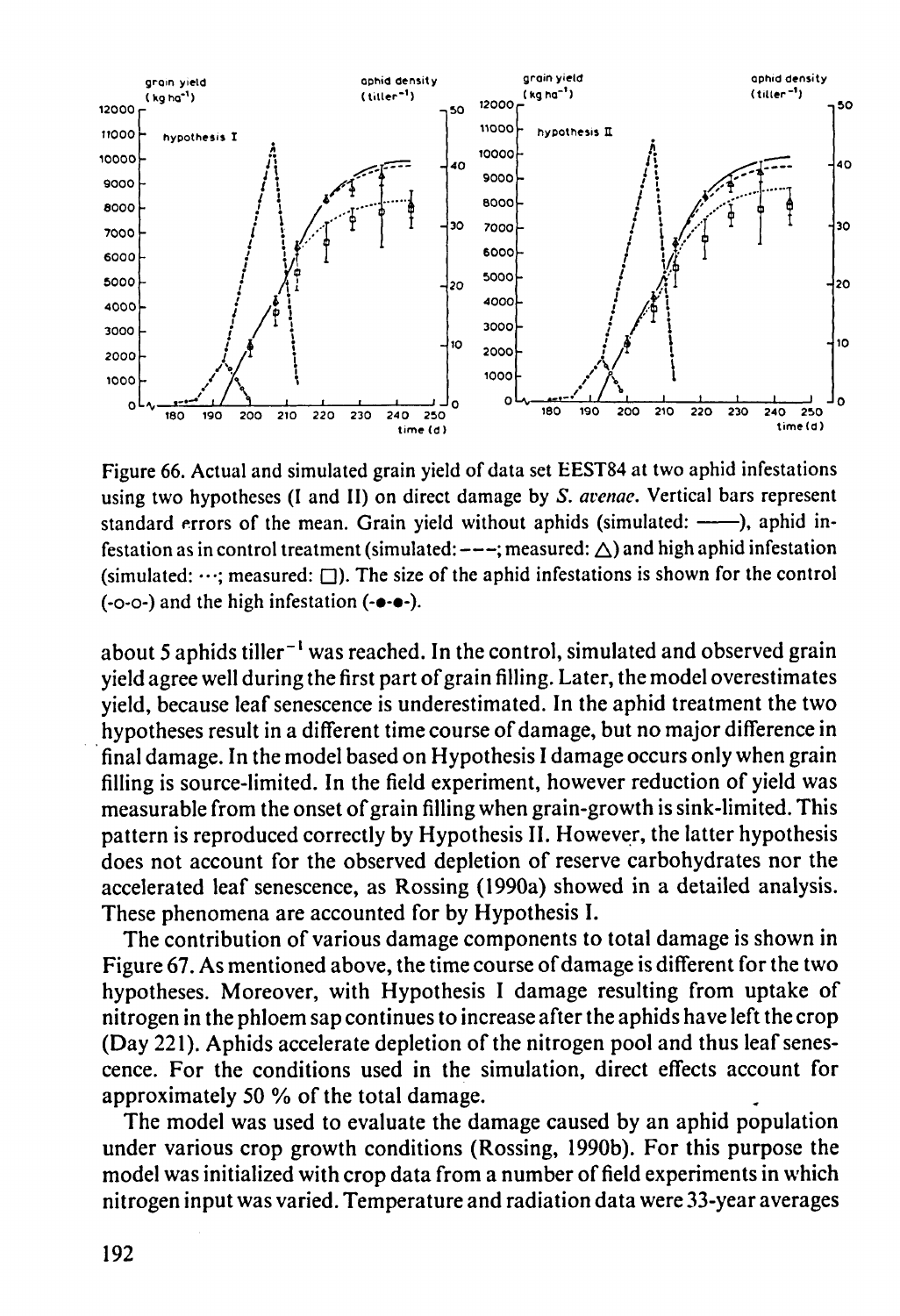

**Figure 67. Simulated total damage (grain yield reduction, kg ha-1) and damage components using two alternative hypotheses on the direct effects of** *Sitobion avenae.* **Data from EEST84, the high aphid infestation. 1: carbohydrate uptake. 2: carbohydrate and nitrogen**  uptake. 3: carbohydrate and nitrogen uptake + increased maintenance respiration. 4: **carbohydrate and nitrogen uptake + increased maintenance respiration + decreased photosynthesis at light saturation.** 

**for Wageningen, the Netherlands. An exponentially growing aphid population**  was introduced, with a peak density of 17 aphids tiller<sup>-1</sup> at development st **77 (Decimal Code, Zadoks et al., 1974). In Figure 68, the results of runs with the crop model and the damage model are combined in three graphs representing three development periods after flowering. The results show that at low and moderate yields aphid damage increases approximately linearly with yield of the control. At high yields damage exceeds the linear trend. High yields are attained only when green leaf area duration is large, resulting in more damage by honeydew. Later during the development of the crop the effects of honeydew are dominated by the direct effects, because honeydew effects take some time to develop.** 

#### **10.8 Concluding remarks**

**The examples discussed above demonstrate how crop growth models may be used to bridge the gap between detailed laboratory experiments and the interpretation of ield data. Thus, simulation studies help to elucidate the quantitative meaning of various components of crop growth reduction. This insight is used in further simulation experiments to derive economic injury levels that are flexible, dynamic and specific and depend on the production situation, taking into account the availability of water and nutrients. These economic injury levels are also dynamic because they may change in the course of time. An early infection or late**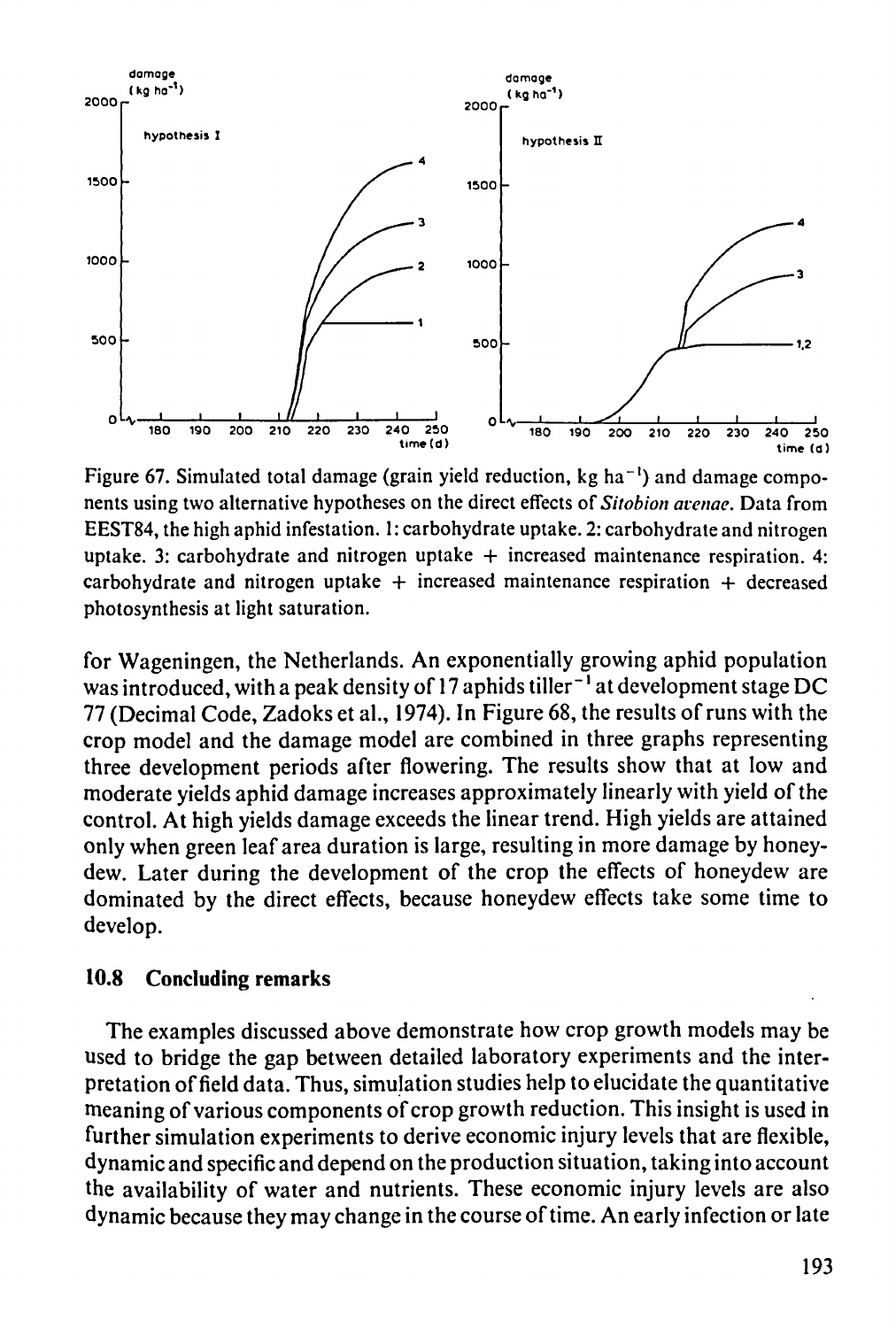

Figure 68. Simulated damage (kg ha<sup>-1</sup> (aphid-day)<sup>-1</sup>) for three periods of crop d ment (■ DC60-69; △ DC69-73; ● DC73-83), calculated with Hypothesis I on aphid-crop **interaction.** 

**infection may have considerably different consequences, depending on crop development stage. Finally, the economic injury levels may be tailored to the specific circumstances of individual fields.** 

**The comprehensive simulation models used in this study are not adequate for pest and disease management. They help increase our understanding and may be used to derive economic injury levels that may be implemented in computerized pest and disease management systems. This clearly demonstrates the bridge function of production ecology.** 

#### **10.9 References**

- **Boote, K.J., J.W. Jones, J.W. Mishoe & R.D. Berger, 1983. Coupling pests to crop growth simulators to predict yield reductions. Phytopathology 73: 1581-1587.**
- **Entwistle, J.C. & A.F.G. Dixon, 1987. Short-term forecasting of wheat yield loss caused by**

**the grain aphid** *(Sitobion avenae)* **in summer. Annals of Applied Biology 111: 489-508. Hall, A.E. & R.S. Loomis, 1972a. An explanation for the difference in photosynthetic capabilities of healthy and beet yellows virus-infected sugar beets** *(Beta vulgaris* **L.). Plant Physiology 50: 576-580.** 

**Hall, A.E. & R.S. Loomis, 1972b. Photosynthesis and respiration by healthy and beet yellows virus-infected sugarbeets** *(Beta vulgaris* **L.). Crop Science 12: 566-571. Heijbroek, W., 1988. Factors affecting sugarbeet losses caused by beet mild yellowing virus and beet yellows virus. Mededelingen Faculteit Landbouwwetenschappen Rijksuniversiteit Gent, Belgium, 53: 507-514.**